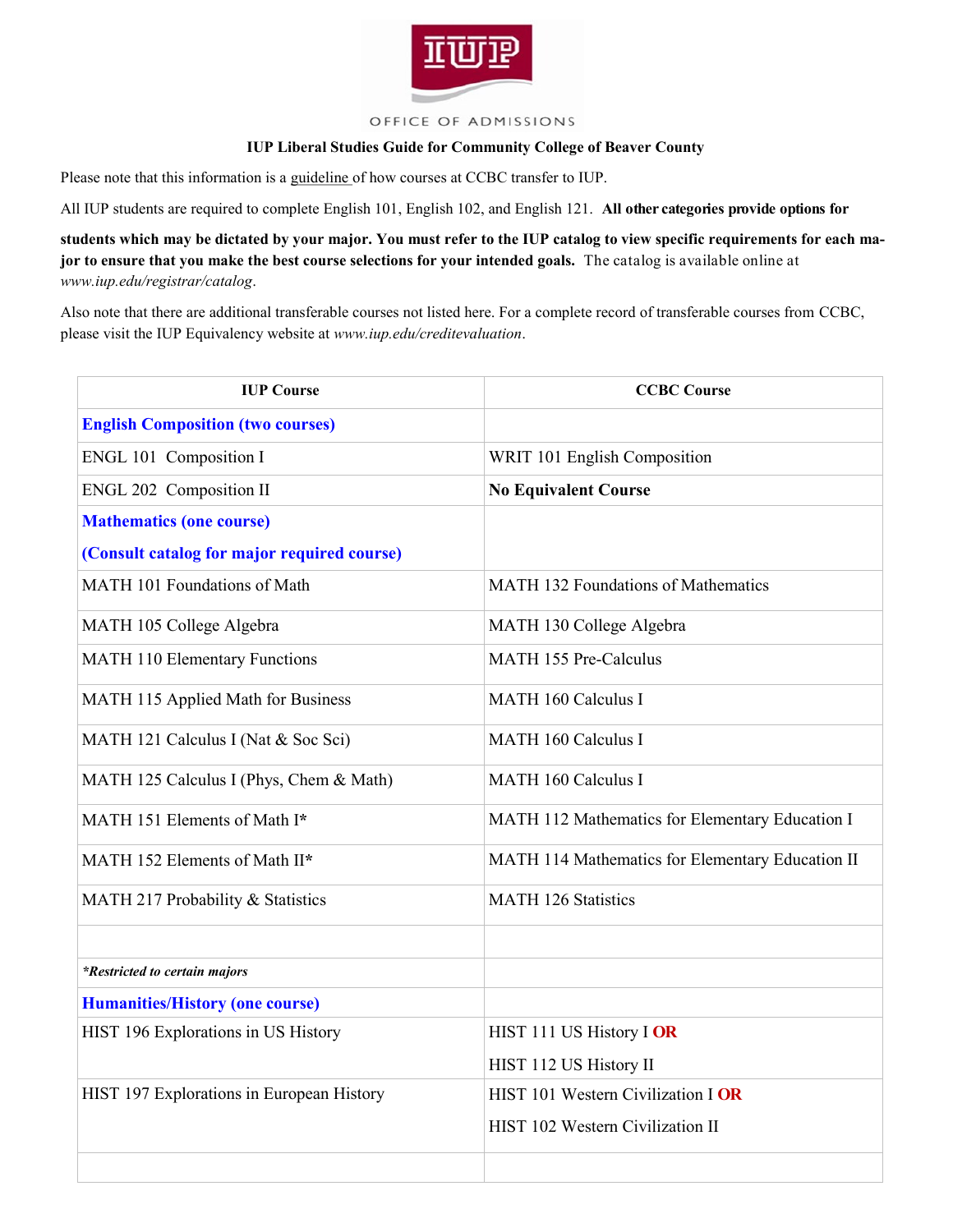| <b>IUP Course</b>                                              | <b>CCBC Course</b>                  |
|----------------------------------------------------------------|-------------------------------------|
| <b>Humanities/Literature (one course)</b>                      |                                     |
| <b>ENGL 121 Humanities Literature</b>                          | LITR 210 Concepts of Literature OR  |
|                                                                | LITR 217 World Literature           |
| <b>Humanities/Philosophy or Religious Studies (one course)</b> |                                     |
| PHIL 101 Inf. Logic: Meth of Critical Thinking                 | PHIL 205 Logic                      |
| PHIL 100 Introduction to Philosophy                            | PHIL 101 Introduction to Philosophy |
| PHIL 122 Contemporary Moral Issues                             | PHIL 110 Introduction to Ethics     |
| RLST 110 World Religions                                       | PHIL 210 Modern World Religions     |
| <b>Fine Arts (one course)</b>                                  |                                     |
| ARHI 101 Introduction to Art                                   | FINE 100 Art Appreciation           |
| DANC 102 Introduction to Dance                                 | DANC 100 Introduction to Dance      |
| MUHI 101 Introduction to Music                                 | MUSI 101 Introduction to Music      |
| <b>Natural Science Lab Courses</b>                             |                                     |
| (Consult catalog for major required courses)                   |                                     |
| BIOL 103 Life on Earth                                         | <b>BIOL 102 General Biology II</b>  |
| BIOL 104 How the Human Body Works                              | BIOL 100 Principles of Biology OR   |
|                                                                | <b>BIOL 101 General Biology I</b>   |
| <b>BIOL 106 Human Genetics and Health</b>                      | <b>BIOL 115 Human Life Science</b>  |
| CHEM 111 General Chemistry I                                   | CHEM 101 General Chemistry I        |
| CHEM 112 General Chemistry II                                  | CHEM 102 General Chemistry II       |
| PHYS 111/121 Physics I w/lab                                   | PHYS 101 College Physics I          |
| PHYS 112/122 Physics II w/lab                                  | PHYS 102 College Physics II         |
| SCI 105 Physical Science I                                     | PHYS 105 Physical Science           |
| <b>Natural Science Non-lab Courses</b>                         |                                     |
| (Consult catalog for major required course)                    |                                     |
| GEOS 105 Exploring the Universe                                | PHYS 110 Intro to Astronomy         |
| SCI 101 Fundamentals of Physics                                | PHYS 105 Physical Science           |
| SCI 102 Fundamentals of Chemistry                              | CHEM 100 Intro to Chemistry         |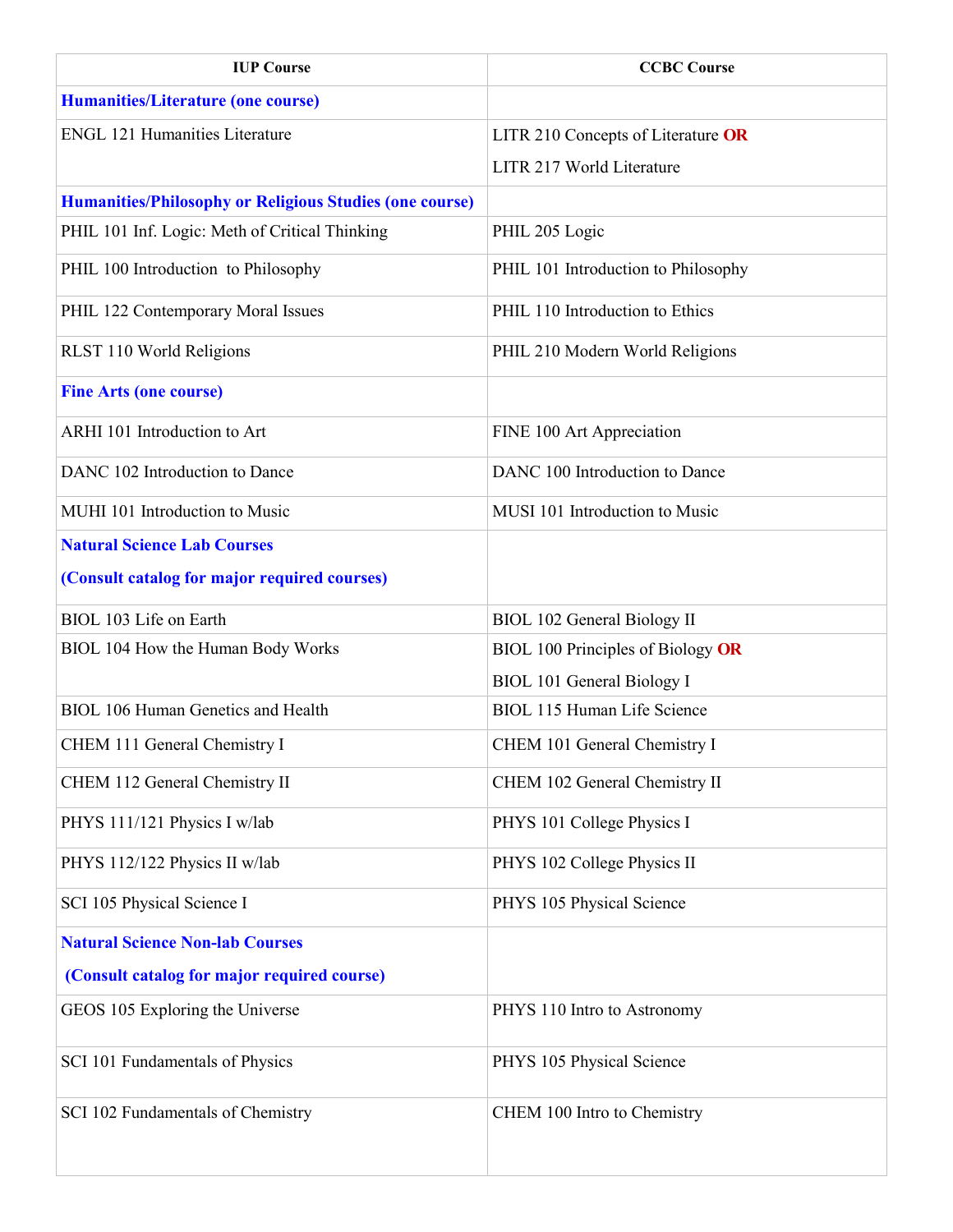| <b>IUP Course</b>                                         | <b>CCBC Course</b>                           |
|-----------------------------------------------------------|----------------------------------------------|
| <b>Social Science Courses (two courses) If you choose</b> |                                              |
| Sociology, take only one Sociology course, not both       |                                              |
| (Consult catalog for major required courses)              |                                              |
| CRIM 101 Crime and Justice Systems                        | CRIM 100 Intro to Criminal Justice Systems   |
| ECON 121 Principles of Macroeconomics                     | <b>BUSM 255 Macroeconomics OR</b>            |
|                                                           | <b>ECON 255 Macroeconomics</b>               |
| <b>PLSC 111 American Politics</b>                         | <b>POLS 101 American National Government</b> |
| PSYC 101 General Psychology                               | PSYCH 101 General Psychology                 |
| SOC 151 Principles of Sociology                           | SOCI 101 Principles of Sociology             |
| SOC 231 Contemporary Social Problems                      | SOCI 210 Contemporary Social Problems        |
| <b>Global Awareness (one course)</b>                      |                                              |
| <b>ANTH 110 Contemporary Anthropology</b>                 | ANTH 101 Principles of Anthropology          |
| <b>ANTH 211 Cultural Anthropology</b>                     | <b>ANTH 105 Cultural Anthropology</b>        |
| GEOG 104 World Geography: Global Context                  | GEOG 101 Geography                           |
| PLSC 101 World Politics                                   | POLS 102 Modern Political Systems            |
| <b>Dimensions of Wellness (one course)</b>                |                                              |
| HPED 143 Health & Wellness                                | HPER 104 Health and Wellness                 |
| <b>Liberal Studies Electives (0 to 3 courses)</b>         |                                              |
| (Consult catalog for major required courses)              |                                              |
| ARHI 205 Ancient to Medieval Art                          | FINE 101 Art History I                       |
| ARHI 207 Renaissance through Modern Art                   | FINE 102 Art History II                      |
| CDFR 218 Child Development                                | PSYCH 210 Child Psychology                   |
| COSC 101 Computer Literacy                                | CIST 100 Intro to Information Technology     |
| FDNT 145 Intro to Nutrition                               | <b>HPER 220 Nutrition</b>                    |
| MATH 122 Calculus II/Nar & Soc Sciences                   | <b>MATH 161 Calculus II</b>                  |
| MATH 126 Calculus II/Phys, Chem & Math                    | <b>MATH 161 Calculus II</b>                  |
| MATH 214 Probability & Statistics/Bus Majors              | <b>MATH 135 Statistics</b>                   |
| MATH 217 Probability & Statistics                         | <b>MATH 126 Statistics</b>                   |